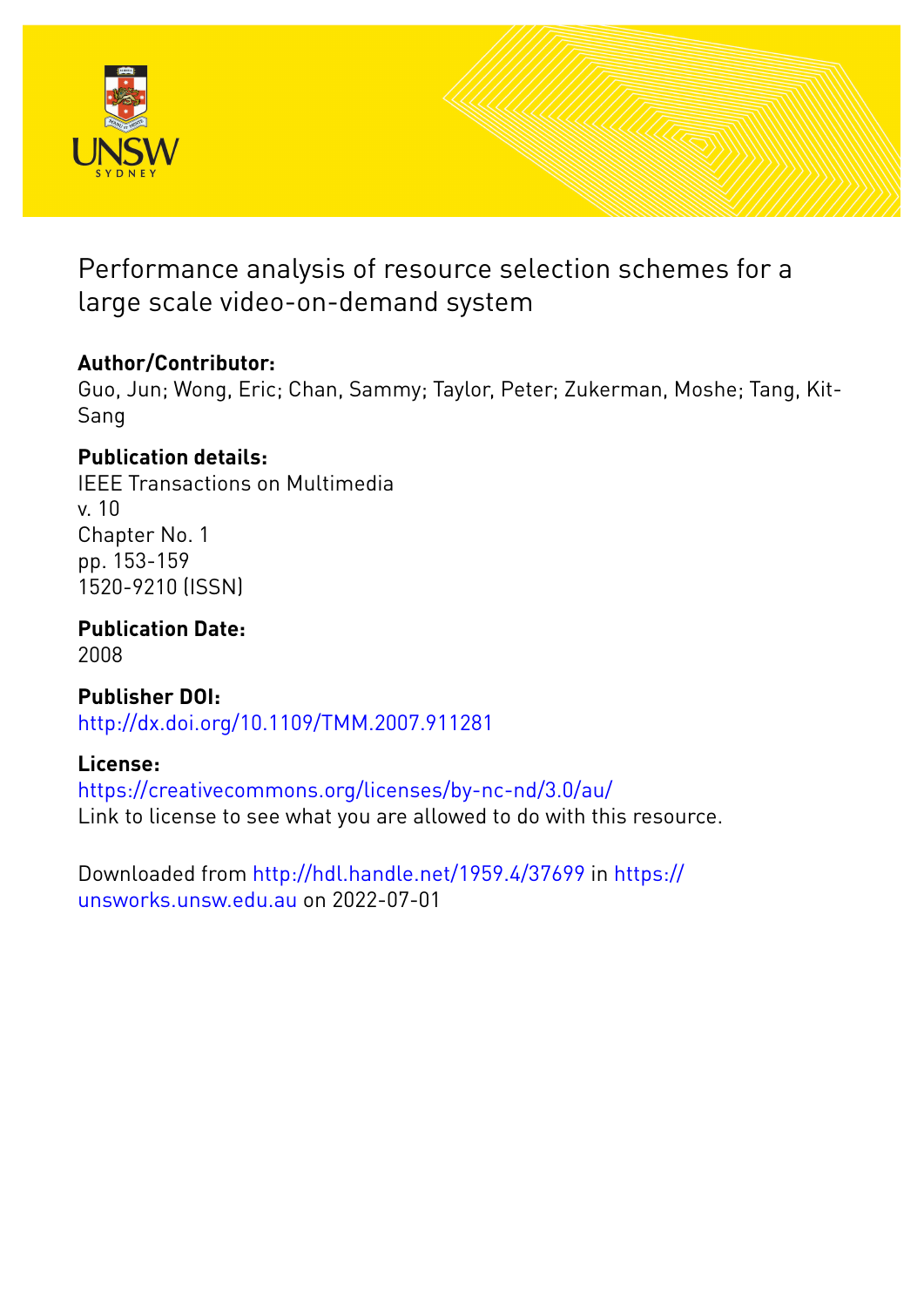# **Performance Analysis of Resource Selection Schemes for a Large Scale Video-on-Demand System**

Jun Guo*, Member, IEEE*, Eric W. M. Wong*, Senior Member, IEEE*, Sammy Chan*, Member, IEEE*, Peter Taylor,

Moshe Zukerman*, Fellow, IEEE*, and Kit-Sang Tang*, Member, IEEE*

*Abstract—***The designers of a large scale video-on-demand system face an optimization problem of deciding how to assign movies to multiple disks (servers) such that the request blocking probability is minimized subject to capacity constraints. To solve this problem, it is essential to develop scalable and accurate analytical means to evaluate the blocking performance of the system for a given file assignment. The performance analysis is made more complicated by the fact that the request blocking probability depends also on how disks are selected to serve user requests for multicopy movies. In this paper, we analyze several efficient resource selection schemes. Numerical results demonstrate that our analysis is scalable and sufficiently accurate to support the task of file assignment optimization in such a system.**

*Index Terms—***Blocking probability, fixed-point approximation, resource selection, video-on-demand.**

#### I. INTRODUCTION

Research test-beds of video-on-demand (VOD) services [1] have been prevalent for many years [2]. There have been several service providers who have attempted to capitalize on this commercial opportunity. To compete with the traditional video rental business, it is important for a VOD system to provide a large population of end users with pleasurable on-demand access to a large variety of movie content coupled with full VCR-like interactive capabilities [3]. Due to the large storage space and I/O bandwidth required in storing and delivering movie contents, a large-scale VOD system needs to manage a large cluster of on-line disks to store the large number of movies.

Given the significant asymmetry in access demand and file-size of different movies, and due to the limitation of striping techniques [4], a certain number of movies with high access demand or of small file-size are usually replicated over multiple disks, or logical disks [4] if striping is used in the VOD system. In this way, stream resources from multiple disks (servers) can be managed to serve user requests for popular movies, while the disk storage space is more efficiently utilized. Since

Manuscript received March 6, 2006; revised July 18, 2007. This paper was presented in part at the 18th International Teletraffic Congress, Berlin, Germany, September 2003. This work was supported in part by the City University of Hong Kong under Projects 7001224 and 7001458 and in part by the Australian Research Council (ARC). Part of the work presented in this paper was done while J. Guo and M. Zukerman were visiting the Department of Electronic Engineering, City University of Hong Kong, Hong Kong, China. The associate editor coordinating the review of this manuscript and approving it for publication was Dr. Simon Lucey.

J. Guo is with the School of Computer Science and Engineering, The University of New South Wales, Kensington, Sydney, NSW 2052, Australia (e-mail: jguo@cse.unsw.edu.au).

E. W. M. Wong, S. Chan, and K. S. Tang are with the Department of Electronic Engineering, City University of Hong Kong, Hong Kong SAR, China (e-mail: eeewong@cityu.edu.hk; eeschan@cityu.edu.hk; eekstang@cityu.edu. hk).

P. Taylor is with CUBIN, the ARC Centre of Excellence for the Mathematics and Statistics of Complex Systems (MASCOS), and the Department of Mathematics and Statistics, The University of Melbourne, Melbourne, VIC, Australia (e-mail: p.taylor@ms.unimelb.edu.au).

M. Zukerman is with the ARC Special Research Centre for Ultra-Broadband Information Networks (CUBIN), Department of Electrical and Electronic Engineering, The University of Melbourne, Melbourne, VIC, Australia (e-mail: m.zukerman@ee.unimelb.edu.au).

Digital Object Identifier 10.1109/TMM.2007.911281

a user request for a movie can only be connected to a disk where a file-copy of the movie is stored, the request blocking probability essentially depends on how disks are selected by the VOD scheduler to serve user requests for multicopy movies [5] and how movies are assigned to disks [6].

The designers of a large scale VOD system thus face an optimization problem of deciding how to assign movies to multiple disks so that the request blocking probability is minimized subject to capacity constraints. To solve this problem, it is essential to develop scalable and accurate analytical means to evaluate the request blocking probability of a given file assignment.

#### *A. Related Work*

For the sake of a manageable performance analysis, Little and Venkatesh [6] considered what we call a *single random trial* (SRT) resource selection scheme. Following SRT, when a user request for a multicopy movie arrives, the VOD scheduler randomly selects one of the disks storing a file-copy of the requested movie. If the disk is fully busy (i.e., the stream capacity of the disk is used up), the request is simply blocked without further attempting any other disk that keeps a file-copy of the requested movie. SRT is a very simple scheme for which exact blocking probability results are easily obtained. Specifically, with the assumption of Poisson request arrivals (indicated by  $M$ ), general distribution of channel holding times (identified by  $G$ ), and letting  $k$  denote the disk stream capacity, each disk is conveniently modelled as an  $M/G/k/k$  queueing system using Kendall's notation [7].

SRT is inherently inefficient in utilizing system resources given the existence of multicopy movies. Two efficient resource selection schemes of reasonable operating cost were studied by simulation in [5]. In both schemes, a user request is blocked if and only if all disks (in an exhaustive sense) storing the requested movie file are found to be fully busy. The *repeated random trials* (RRT) scheme is a natural extension of SRT where the VOD scheduler continues with repeated random trials until all the disks are attempted. If it is feasible to monitor channel occupancies, a more efficient *least busy fit* (LBF) scheme can be implemented so that a user request for a multicopy movie is always directed to the least busy disk where a file-copy of the requested movie is placed.

Without much concern for cost and complexity of real-time stream scheduling in a large scale VOD system, Tsao *et al.* [8] considered a stream repacking scheme which reschedules the currently playing streams among disks along a migration path, if this allows an extra user request (potentially blocked by LBF) to be accepted. Variations of the stream repacking scheme were also proposed to be initiated at earlier stages to achieve dynamic load balancing [9], [10]. Although in theory the disk resources can be more efficiently utilized by means of stream repacking, it is not clear how realistically these complicated schemes can be implemented in a large scale VOD system.

## *B. Our Contribution*

In this paper, we shall demonstrate by numerical results that a file assignment that achieves a smaller blocking probability in the SRT system does not necessarily lead to a smaller blocking probability in systems where exhaustive resource selection schemes are used. Accordingly, an optimal file assignment solution established in the SRT system is likely to under-utilize system resources if we shall test it in systems where exhaustive resource selection schemes are used. This justifies the importance of our analysis in this paper to support file assignment optimization in a more realistic VOD system using these more efficient resource selection schemes.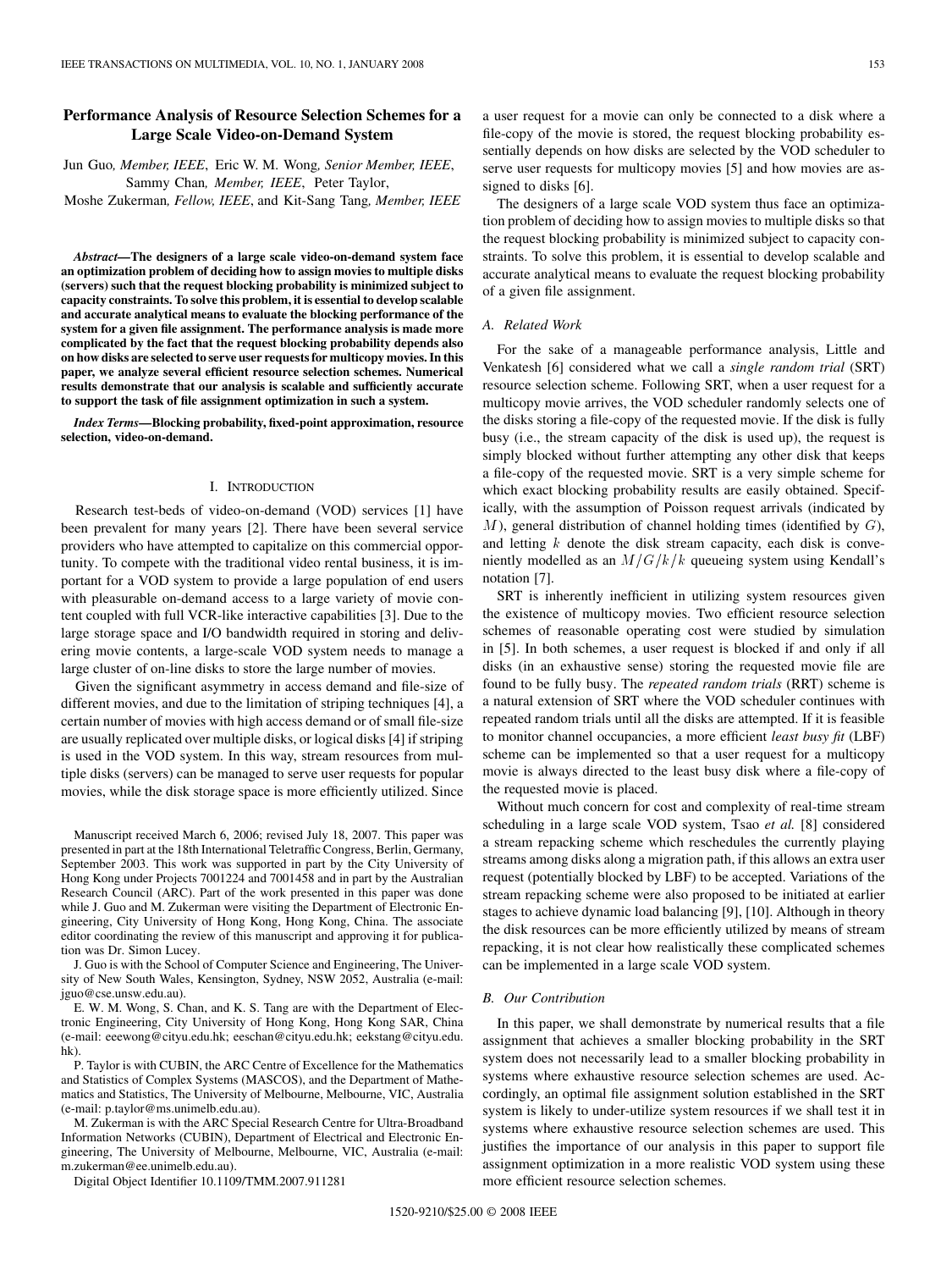The major contribution of this paper is to provide an analytical framework for analysis of a large scale VOD system using exhaustive resource selection schemes. We derive scalable and accurate analytical formulas to evaluate the request blocking probability of a given file assignment. Considering the significant performance gain obtainable due to file assignment optimization [6], our analysis in this paper is key to the design and dimensioning of a large scale VOD system. Specifically, the analytical results must be accurate enough to differentiate the quality of various file assignments in terms of request blocking probability. In addition, they must be fast enough to be embedded in the file assignment optimization module to find out the optimal or near-optimal blocking probability of the system for a given configuration of disks [11], [12]. The optimization module can then be embedded in the dimensioning process to find out the minimum number of disks needed for the system to meet the grade of service requirement.

With the complicated interactions between user requests for multicopy movies and selections of disk resources to serve these requests, the entire system is modelled as a multidimensional Markov chain with the dimension equal to the number of disks. Although this chain can be solved theoretically, brute force solutions to the state equations are computationally infeasible for a large scale VOD system due to the "curse of dimensionality." We investigate in this paper if the fixed-point approximation (FPA) method [13], [14] can be applied to a large scale VOD system and if the approximation has reasonable accuracy and computational efficiency.

The use of FPA has been widespread in the literature of telecommunications modeling [15], [16]. Specifically, it has been applied to the analysis of large circuit-switched networks with random alternate routing and with state dependent routing (see, e.g., [17]–[20]). We shall see that in the context of a VOD system with the existence of multicopy movies, FPA works by decoupling the whole system of  $J$  disks into  $J$  independent subsystems and treating each such subsystem as an  $M/G/k/k$ queueing system. This is done by making the assumptions that 1) the occupancy processes at the different disks are statistically independent and 2) the request arrival process seen by each disk is Poisson. Since the blocking probability of an  $M/G/k/k$  system is insensitive to the distribution of channel holding times [21] and depends only on its mean, each disk can then be conveniently modelled as an  $M/M/k/k$  queueing system with exponentially distributed service times.

An additional contribution of this paper is to propose an efficient variation, namely *global random trial* (GRT), of RRT. The implementation of GRT requires that the VOD scheduler collect the information of "fully busy" or "not fully busy" from a disk at each time epoch when the disk changes between the two states. Taking advantage of such state information, GRT handles the request for a multicopy movie by randomly selecting one disk from those that store a file-copy of the requested movie and that are not fully busy. Clearly, GRT and RRT are equivalent in terms of blocking probabilities since they both block the request if and only if all the servers are busy. Nevertheless, GRT is more efficient in a sense that it avoids multiple redundant attempts that may be made by RRT upon the arrival of the request, which would otherwise introduce some additional setup delay for processing the request. In this paper, we prove that the FPA solutions for RRT and GRT are equivalent, so that we can use either of the two analytical solutions in practice, as none of them is more accurate in approximating the exact blocking performance of the VOD system.

## *C. Organization*

In Section II, we describe the system model. In Section III, we present FPA solutions for RRT, GRT and LBF. We prove that the FPA solutions of RRT and GRT are equivalent. In Section IV, we give numerical results to demonstrate the sufficient accuracy of the approximate solutions in supporting the task of file assignment optimization for the system. Finally, we provide concluding remarks in Section V.

TABLE I SUMMARY OF MAJOR SYMBOLS

| Symbol     | Definition                                    |
|------------|-----------------------------------------------|
| D          | Set of disks in the system                    |
| .J         | Number of disks in the system                 |
| ${\cal F}$ | Set of distinct movies in the system          |
| M          | Number of distinct movies in the system       |
| $C_i$      | Storage space of disk j                       |
| $N_i$      | Stream capacity of disk j                     |
| $L_m$      | File-size of movie $m$                        |
| $n_m$      | Number of file-copies of movie $m$            |
| $\Omega_m$ | Set of disks storing a file-copy of movie $m$ |
| $\Phi_j$   | Set of distinct movies placed on disk $j$     |
| $\lambda$  | Total request arrival rate                    |
| $p_m$      | Popularity of movie $m$                       |
| $1/\mu_m$  | Mean channel holding time for movie $m$       |

### II. SYSTEM MODEL

For the reader's convenience, we provide in Table I a list of major symbols that we shall define and use in this paper.

We consider a large scale VOD system with a set  $D$  of  $J$  disks, labelled  $1, 2, \ldots, J$ , and a set  $\mathcal F$  of  $M$  distinct movies, marked  $1, 2, \ldots, M$ . The storage space of disk j is  $C_j$  units. The filesize of movie  $m$  is  $L_m$  units. (For example, one unit of storage space or file-size could be 1 GB.) For all  $j \in \mathcal{D}$ , we assume that  $\max_{m \in \mathcal{F}} L_m \ll C_j$ , so that each disk can store a number of movie files. We also assume  $\sum_{m \in \mathcal{F}} L_m < \sum_{j \in \mathcal{D}} C_j$ , so that the system has spare disk storage space to place multiple file-copies for certain movies in  $F$ . For a feasible file assignment, movie m has  $n_m$  copies,  $1 \leq n_m \leq J$ . Those copies are allocated on  $n_m$  separate disks, which constitute the set  $\Omega_m$ . The set of movie files placed on disk j is denoted  $\Phi_j$ , and satisfies the storage space constraint, i.e.,  $\sum_{m \in \Phi_i} L_m \leq C_j$ . If the independent video streams emanating from disk  $j$  are considered to be approximately statistically equivalent, disk j may support up to  $N_i$  concurrent streams (logical channels). We shall assume that the access link to the  $J$  disks has enough bandwidth capacity such that it will not impose further constraint on the number of concurrent video streams that can be supported by the J disks.

In a statistical sense, making a request for a movie in a VOD system is similar to making a call in telephony, where the Poisson assumption is widely accepted. This Poisson assumption was recently justified in [22], where Costa *et al.* observed that inter-arrival times of user requests in streaming multimedia systems are exponentially distributed. We therefore assume that the aggregate arrivals of requests for all movies follow a Poisson process with rate  $\lambda$  requests per time unit. The request arrival processes of different movies are mutually independent Poisson processes. The user holding time of a video stream for movie m is arbitrarily distributed with mean  $1/\mu_m$  time units. The demand rate for movie m creates its popularity profile  $p_m$ , defined as the relative probability of movie  $m$  being requested by a user, and  $\sum_{m=1}^{M} p_m = 1$ . The request arrival rate of movie m is given by  $\lambda p_m$ . We ignore the setup delay in this paper because it has negligible effect on the blocking probability. Notice that relative to the large user holding time of a video stream (e.g., for a 2-h feature-length movie), the setup delay for processing a user request in a VOD system is of the order of milliseconds [23].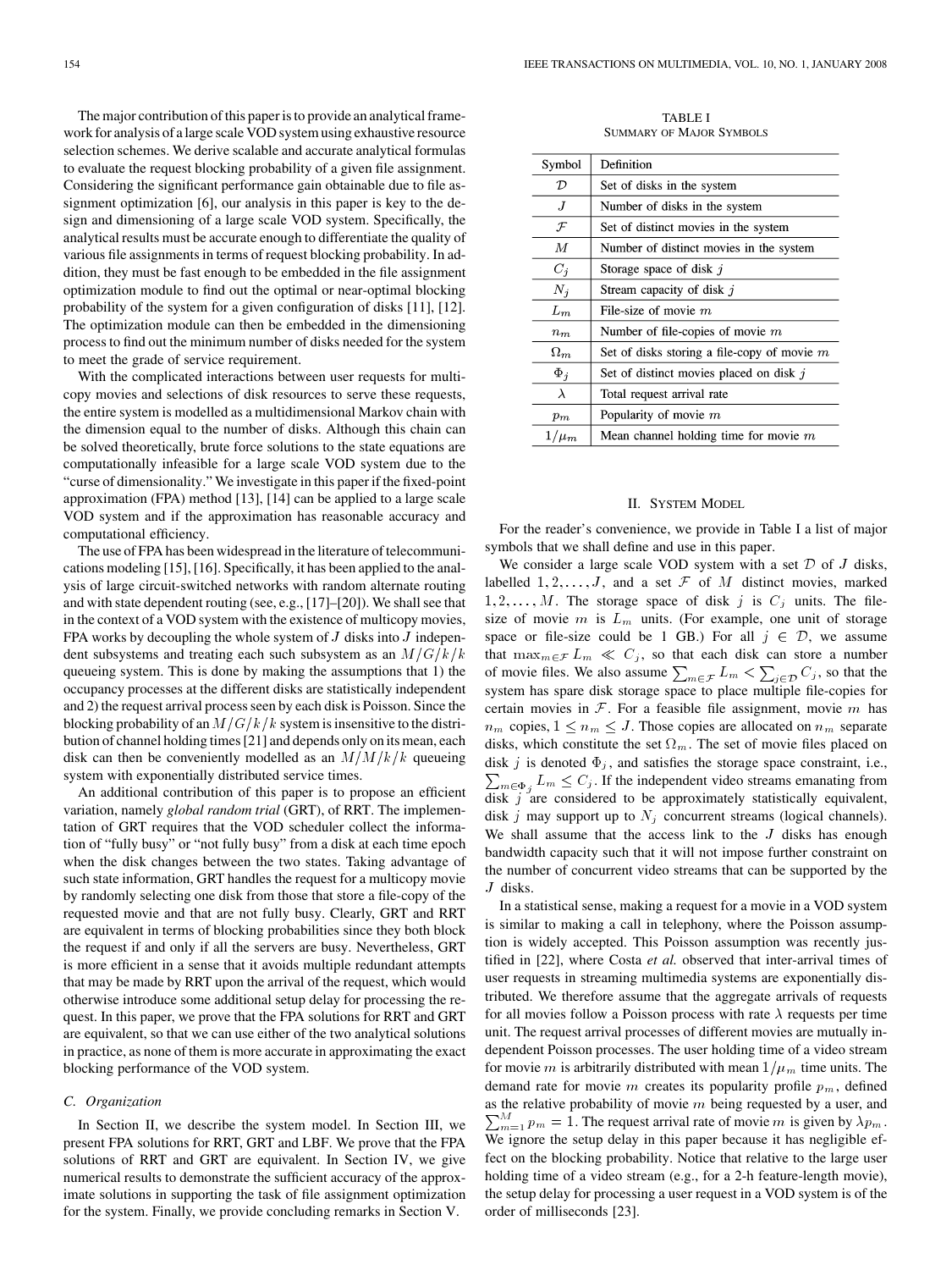### III. PERFORMANCE ANALYSIS

#### *A. Exact Solution of SRT*

The analysis of SRT in a system of heterogeneous disks was discussed in [11]. For the purpose of performance comparison with other schemes, we derive it again in this section.

Since the request arrival process of each movie in  $\mathcal F$  is Poisson, if a request for a multicopy movie  $m$  is randomly directed to one of the disks in  $\Omega_m$  , with no subsequent possible retrials attempted, the request arrival process of movie m is simply decomposed into  $n<sub>m</sub>$  independent Poisson processes, each of which has rate  $y_j(m) = \lambda p_m/n_m$ .

For disk  $j, j \in \mathcal{D}$ , the total request arrival rate due to the superposition of the request arrival processes of all movie files in  $\Phi_i$  is given by

$$
y_j = \sum_{m \in \Phi_j} y_j(m). \tag{1}
$$

The mean channel holding time  $1/\hat{\mu}_j$  for all movie files in  $\Phi_j$  is obtained by

$$
\frac{1}{\hat{\mu}_j} = \frac{1}{y_j} \sum_{m \in \Phi_j} \frac{y_j(m)}{\mu_m}.
$$
 (2)

Let

$$
\vec{\xi'} = \left(\xi_1^{(N_1)}, \xi_2^{(N_2)}, \dots, \xi_J^{(N_J)}\right)
$$
 (3)

denote the vector of stationary probabilities that disk  $j, j \in \mathcal{D}$ , is in state  $N_j$ , or in other words, it has all  $N_j$  logical channels occupied. In the case of SRT,  $\xi_j^{(N_j)}$  is simply given by the Erlang B Formula [7]

$$
\xi_j^{(N_j)} \stackrel{\text{def}}{=} E\left(\frac{y_j}{\hat{\mu}_j}, N_j\right) = \frac{\left(\frac{y_j}{\hat{\mu}_j}\right)^{N_j}/N_j!}{\sum_{i=0}^{N_j} \left(\frac{y_j}{\hat{\mu}_j}\right)^i/i!}.
$$
 (4)

For  $m \in \mathcal{F}$ , the request blocking probability of movie m is calculated by

$$
B_m = \frac{1}{n_m} \sum_{j \in \Omega_m} \xi_j^{(N_j)}.
$$

We compute the mean request blocking probability of multicopy movies by

$$
\tilde{B} = \frac{\sum_{m \in \mathcal{F}, n_m > 1} p_m B_m}{\sum_{m \in \mathcal{F}, n_m > 1} p_m} \tag{5}
$$

and the mean request blocking probability of single-copy movies by

$$
\hat{B} = \frac{\sum_{m \in \mathcal{F}, n_m = 1} p_m B_m}{\sum_{m \in \mathcal{F}, n_m = 1} p_m} \tag{6}
$$

and the mean request blocking probability of all movies from

$$
\bar{B} = \sum_{m \in \mathcal{F}} p_m B_m. \tag{7}
$$

#### *B. FPA Solution of RRT*

If subsequent random trials are repeated until all disks in the set  $\Omega_m$ are attempted, the request arrival process of a multicopy movie  $m$  directed to disk  $j, j \in \Omega_m$ , is composed of two processes: 1) a Poisson process made of first choice requests to disk j with rate  $\lambda p_m/n_m$  and 2) a process made of requests overflowed from disks in  $\Omega_m$  other than disk  $j$ , which is normally non-Poisson.

To ease the bookkeeping of these overflowed requests, we define  $\Psi(\Omega_m - \{j\}, x)$  as the set of all possible permutations of arranging x disks out of  $\Omega_m - \{j\}$  (all disks in  $\Omega_m$  except disk j), for  $x =$  $1, 2, \ldots, n_m - 1$ . By  $S \in \Psi(\Omega_m - \{j\}, x)$  and  $S = \{s_1, s_2, \ldots, s_x\},$  we say that S is one such possible permutation, and  $s_1, s_2, \ldots, s_x$  are the ordered disks enumerated in  $S$ . Assume that a request for any movie  $m$  that has been denied at disk  $j$  is independent of other requests for movie m that have been denied at other disks in the set  $\Omega_m$ , the rate of overflowed requests for movie  $m$  originally blocked by disk  $s<sub>1</sub>$ , and subsequently blocked by  $s_2, s_3, \ldots, s_x$ , and finally offered to disk j is calculated by

$$
\frac{\lambda p_m}{n_m} \prod_{i=1}^x \frac{\xi_{s_i}^{(N_{s_i})}}{n_m - i}.
$$

Taking into account all the possible permutations from  $\Psi(\Omega_m \{j\}$ , x) and all x, the aggregate rate of overflowed requests for movie m from disks in  $\Omega_m$  except disk j is given by

$$
\frac{\lambda p_m}{n_m} \sum_{x=1}^{n_m-1} \sum_{S \in \Psi(\Omega_m - \{j\}, x)} \prod_{i=1}^x \frac{\xi_{s_i}^{(N_{s_i})}}{n_m - i}.
$$

The request arrival rate of disk  $j$  due to movie  $m$  is therefore given by

$$
y_j(m) = \frac{\lambda p_m}{n_m} \left[ 1 + \sum_{x=1}^{n_m - 1} \sum_{\mathcal{S} \in \Psi(\Omega_m - \{j\}, x)} \prod_{i=1}^x \frac{\xi_{s_i}^{(N_{s_i})}}{n_m - i} \right]
$$
(8)

and the total request arrival rate of disk  $i$  due to all movie files in the set  $\Phi_j$  is given by (1). The mean channel holding time  $1/\hat{\mu}_j$  for all movie files in  $\Phi_i$  is obtained by (2).

FPA works by treating the request arrival process seen by disk  $j$  as if it were Poisson, even if it includes a de facto non-Poisson overflow process. Correspondingly, we allow calculating the blocking probability of disk  $j$  in the RRT system using (4). For compatibility, we require that the blocking probabilities so calculated be the same as those used to calculate the reduced load in (8). Thus, (1)–(4) and (8) constitute a set of fixed-point equations of the form

$$
\vec{\xi'} = e(\vec{\xi'})
$$
 (9)

These fixed-point equations can often be solved efficiently by the successive substitution method to be presented in Section III-E.

Solving (9) for  $\xi_j^{(N_j)}$  of disk j, and using the fact that for a request of movie m to be blocked, it would need to be denied at all  $n_m$  disks in  $\Omega_m$ , we therefore have

$$
B_m = \prod_{j \in \Omega_m} \xi_j^{(N_j)}.
$$
 (10)

 $\tilde{B}, \tilde{B},$  and  $\bar{B}$  are then computed by (5), (6), and (7), respectively.

# *C. FPA Solution of GRT*

According to this scheme, when a request for a multicopy movie m arrives, the VOD scheduler filters out all disks in the set  $\Omega_m$  that are fully busy, and randomly selects one of the remaining not fully busy disks to serve the request. The implementation of GRT requires that the VOD scheduler collect the information of "fully busy" or "not fully busy" from a disk at each time epoch when the disk changes between the two states.

Provided that disk j is in  $\Omega_m$  and has one or more free channels available upon the arrival of the request, it is useful to define  $\Upsilon(\Omega_m - )$  $\{j\}, x$  as the set of all possible combinations of choosing x disks out of  $\Omega_m - \{j\}$ . Note that for RRT,  $\Psi(\cdot)$  is a set of permutations, while here  $\Upsilon(\cdot)$  is a set of combinations. Then, upon the arrival of the request for movie m, the probability that, among the other  $n_m - 1$  disks in  $\Omega_m$ except disk j,  $h-1$  disks also have one or more free channels available, and the remaining  $n_m - h$  disks are all fully busy is given by

$$
\sum_{\mathcal{S}\in\Upsilon(\Omega_m-\{j\},h-1)}\prod_{u\in\mathcal{S}}\left(1-\xi_u^{(N_u)}\right)\prod_{v\in\Omega_m-\{j\}-\mathcal{S}}\xi_v^{(N_v)}.
$$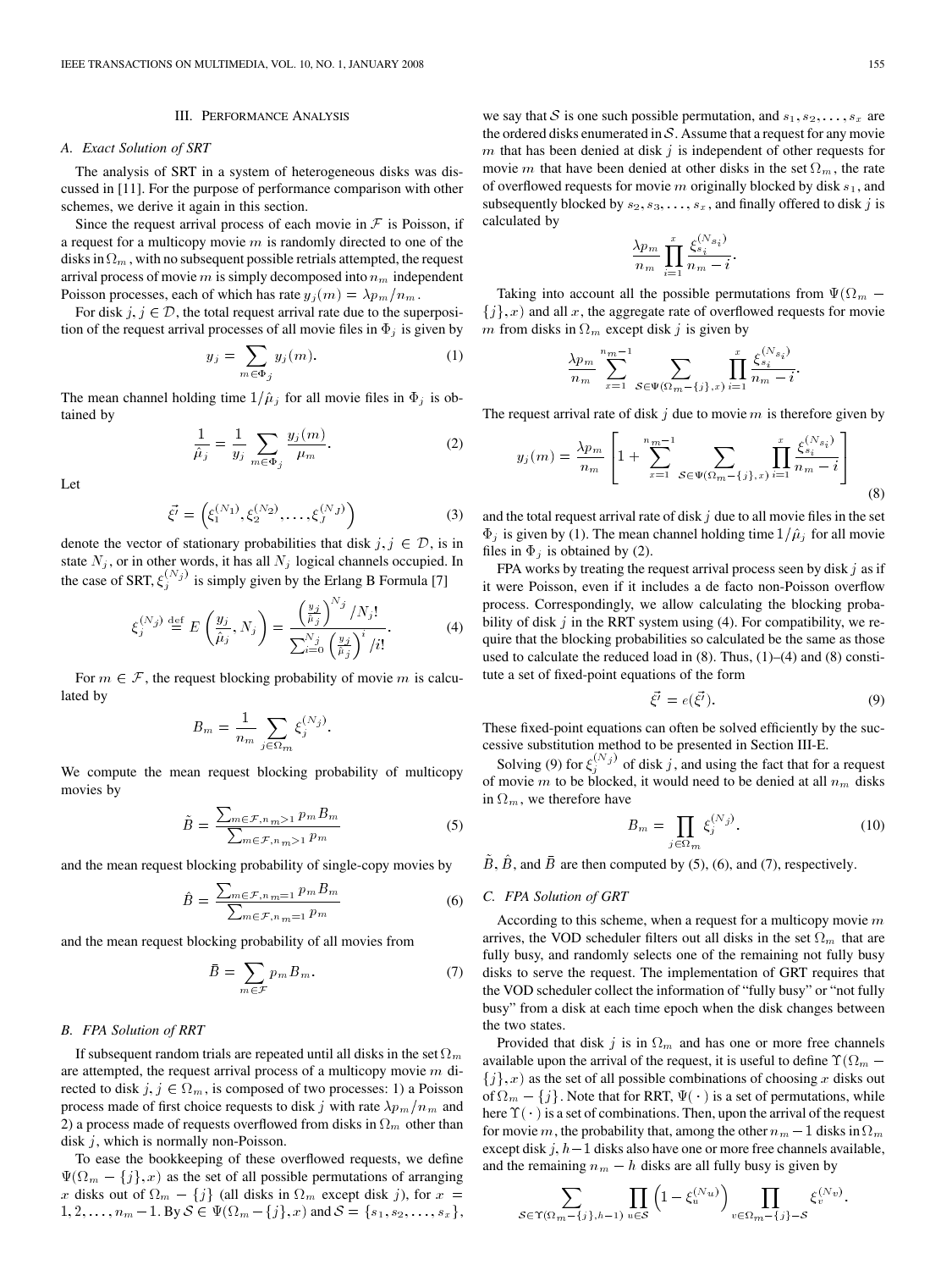Therefore, the request arrival rate of disk  $j$  due to movie  $m$  is given by

$$
y_j(m) = \lambda p_m \sum_{h=1}^{n_m} \frac{1}{h} \sum_{S \in \Upsilon(\Omega_m - \{j\}, h-1)} \prod_{u \in S} \left(1 - \xi_u^{(N_u)}\right) \cdot \prod_{v \in \Omega_m - \{j\} - S} \xi_v^{(N_v)} \quad (11)
$$

and the total request arrival rate  $y_j$  of disk j due to all movie files in the set  $\Phi_i$  is given by (1). The mean channel holding time  $1/\hat{\mu}_i$  for all movie files in  $\Phi_j$  is obtained by (2). The system of (1)–(4) and (11) comprises a set of fixed-point equations, again of the form (9).

Once  $\xi_j^{(N_j)}$  of disk j is obtained by solving (9), by the disk independence assumption and using the fact that for a request of movie  $m$ to be blocked, all channels on the  $n_m$  disks in  $\Omega_m$  must be currently occupied,  $B_m$  is given by (10).  $B, B$ , and  $B$  are then computed by (5), (6), and (7), respectively.

It is clear that GRT and RRT are equivalent in terms of blocking probabilities since they both block the requests if and only if all the servers are busy. Theorem 1 below establishes the equivalency of GRT and RRT in terms of the reduced load to each disk based on FPA. We first need a combinatorial lemma.

*Lemma 1:* For integers *n* and *k* with  $n > k$ 

$$
\sum_{i=0}^{k} {k \choose i} \frac{(-1)^i}{n-k+i} = \frac{k!(n-k-1)!}{n!}.
$$

The Lemma follows from (1.41) in [24, p. 6].

A closer examination of the right-hand side (RHS) of (8) reveals that the pain of enumerating all possible permutations of arranging  $x$  disks out of  $\Omega_m - \{j\}$  can be much alleviated by taking advantage of the fact that the product of the probabilities is always the same, regardless of the particular disk order in each of the permutations. The RHS of (8) can thus be expressed as

$$
\lambda p_m \left[ \frac{1}{n_m} + \sum_{x=1}^{n_m - 1} \sum_{S \in \Upsilon(\Omega_m - \{j\}, x)} \frac{x!(n_m - x - 1)!}{n_m!} \prod_{u \in S} \xi_u^{(N_u)} \right].
$$
 (12)

Now the problem reduces to showing that (12) and the RHS of (11) are the same.

*Theorem 1:* Let

$$
P_A(j) = \frac{1}{n_m} + \sum_{x=1}^{n_m - 1} \sum_{S \in \Upsilon(\Omega_m - \{j\}, x)} \frac{x!(n_m - x - 1)!}{n_m!}
$$

$$
\cdot \prod_{u \in S} \xi_u^{(N_u)},
$$
(13)

and

$$
P_B(j) = \sum_{h=1}^{n_m} \frac{1}{h} \sum_{\substack{S \in \Upsilon(\Omega_m - \{j\}, h-1) \\ \vdots \\ \substack{v \in \Omega_m - \{j\} - S}} \prod_{u \in S} \left(1 - \xi_u^{(N_u)}\right)
$$
(14)

Then  $P_A(j) = P_B(j)$ .

*Proof:* To facilitate the proof, we shall rewrite (13) as

$$
P_A(j) = \sum_{\mathcal{R} \subseteq \Omega_m - \{j\}} \frac{n(\mathcal{R})!(n_m - n(\mathcal{R}) - 1)!}{n_m!} \prod_{u \in \mathcal{R}} \xi_u^{(N_u)}
$$

and (14) as

$$
P_B(j) = \sum_{\mathcal{S} \subseteq \Omega_m - \{j\}} \frac{1}{n_m - n(\mathcal{S})} \cdot \prod_{u \in \mathcal{S}} \xi_u^{(N_u)} \prod_{v \in \Omega_m - \{j\} - \mathcal{S}} \left(1 - \xi_v^{(N_v)}\right) \tag{15}
$$

where we use  $n(\mathcal{R})$  to denote the number of elements in the set  $\mathcal{R}$ . Expanding the RHS of (15), we get

$$
P_B(j)
$$
  
\n
$$
= \sum_{S \subseteq \Omega_m - \{j\}} \frac{1}{n_m - n(S)}
$$
  
\n
$$
\left[ \prod_{u \in S} \xi_u^{(N_u)} - \sum_{v_1 \in \Omega_m - \{j\} - S} \xi_{v_1}^{(N_v_1)} \prod_{u \in S} \xi_u^{(N_u)}
$$
  
\n
$$
+ \sum_{v_1 \neq v_2 \in \Omega_m - \{j\} - S} \xi_{v_1}^{(N_v_1)} \xi_{v_2}^{(N_v_2)} \prod_{u \in S} \xi_u^{(N_u)} - \dots \right]
$$
  
\n
$$
= \sum_{S \subseteq \Omega_m - \{j\}} \frac{1}{n_m - n(S)}
$$
  
\n
$$
\cdot \sum_{S \subseteq \Omega_m - \{j\}} (-1)^{n(R) - n(S)} \prod_{u \in R} \xi_u^{(N_u)}
$$
  
\n
$$
= \sum_{R \subseteq \Omega_m - \{j\}} \prod_{u \in R} \xi_u^{(N_u)} \sum_{S \subseteq R} \frac{(-1)^{n(R) - n(S)}}{n_m - n(S)}
$$
  
\n
$$
= \sum_{R \subseteq \Omega_m - \{j\}} \prod_{u \in R} \xi_u^{(N_u)} \sum_{i=0}^{n(R)} \binom{n(R)}{i} \frac{(-1)^i}{n_m - n(R) + i}
$$
  
\n
$$
= P_A(j)
$$

where we enumerate the subsets S and make the substitution  $i =$  $n(\mathcal{R}) - n(\mathcal{S})$  to get from the third line to the fourth line and the final equivalence follows from the Lemma.

Showing that  $P_A(j) = P_B(j)$  is not only an interesting mathematical challenge, but it also provides confidence in the correctness of our solutions. As both RRT and GRT will eventually find a free disk if one is available, and also since we have shown they are equivalent, we shall treat them as the same and henceforth consider only GRT in our analysis.

#### *D. FPA Solution of LBF*

As discussed, under LBF, when a request for movie m arrives, it will be directed to the least busy disk in the set  $\Omega_m$  . In the case where there is more than one least busy disk, the request will be randomly dispatched to one of them. The implementation of LBF thus requires that the VOD scheduler update its channel occupancy information of a disk at each time epoch when a video session is terminated from the disk.

Let  $\vec{\xi}_j = (\xi_j^{(0)}, \xi_j^{(1)}, \dots, \xi_j^{(N_j)})$  denote the vector of stationary probabilities that disk j is in state  $i, i = 0, 1, 2, \ldots, N_i$ , and  $\vec{\xi} =$  $({\vec{\xi}_1}, {\vec{\xi}_2}, \ldots, {\vec{\xi}_J}).$ 

Given that disk j is in  $\Omega_m$ , let's again define  $\Upsilon(\Omega_m - \{j\}, x)$  as the set of all possible combinations of choosing x disks out of  $\Omega_m - \{j\}$ . For movie m, when disk j is in state i, the probability that, among the other  $n_m - 1$  disks containing movie  $m, h - 1$  disks also have i channels occupied, and the remaining  $n_m - h$  disks have more than i channels occupied is

$$
P_j(h, i) = \sum_{\mathcal{S} \in \Upsilon(\Omega_m - \{j\}, h-1)} \prod_{u \in \mathcal{S}} \xi_u^{(i)}
$$

$$
\prod_{v \in \Omega_m - \{j\} - \mathcal{S}} \sum_{k=i+1}^{N_v} \xi_v^{(k)} \quad (16)
$$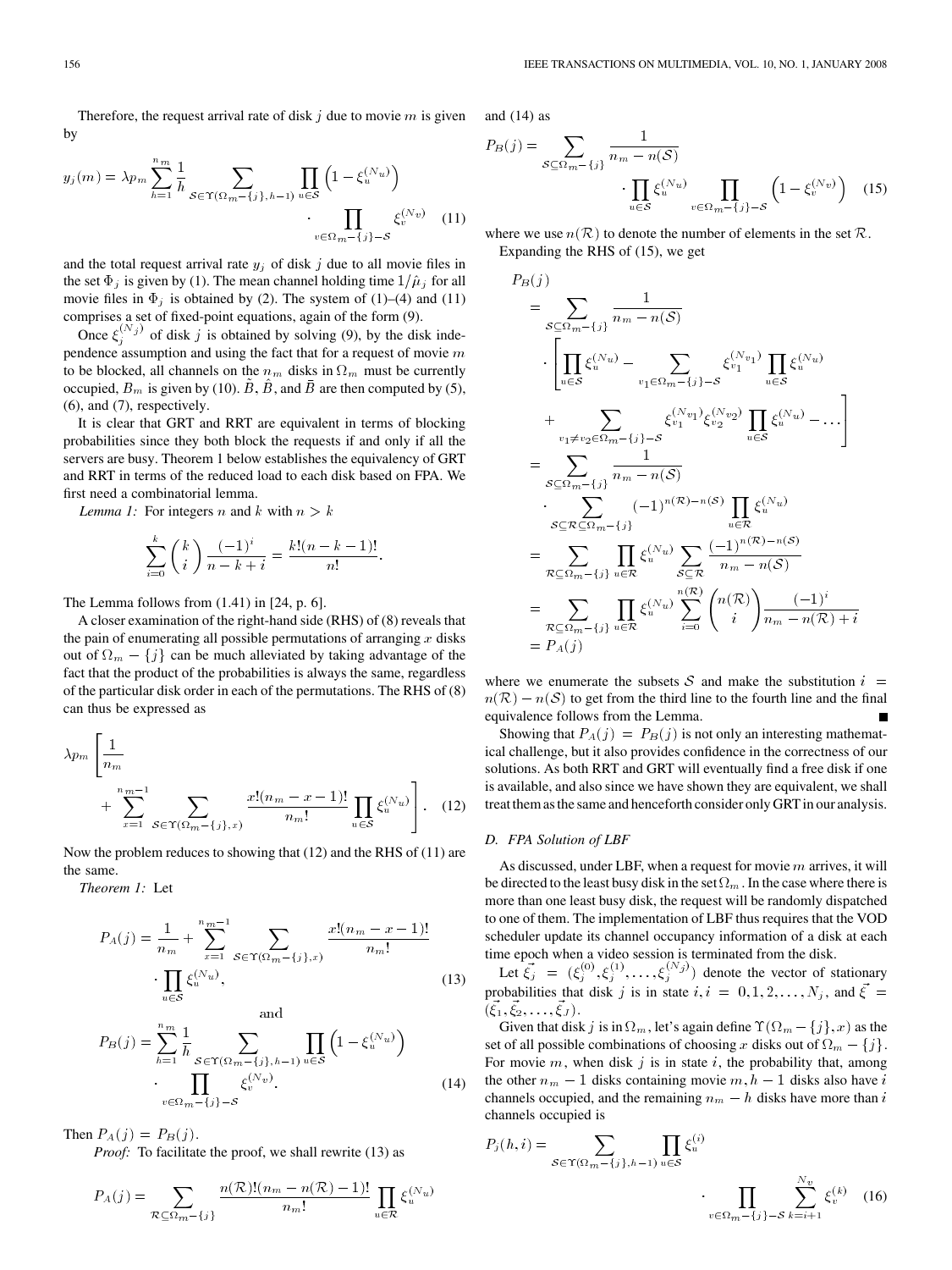for  $i = 0, 1, ..., N_j - 1$  and  $h = 1, 2, ..., n_m$ . Note that if  $n_m = 1$ , we simply set  $P_i(h, i)=1$ .

Hence, when disk  $j$  is in state  $i$ , its movie  $m$  request arrival rate is

$$
y_j^{(i)}(m) = \sum_{h=1}^{nm} \left(\frac{\lambda p_m}{h}\right) P_j(h, i)
$$
 (17)

and its total request arrival rate due to all movie files is

$$
y_j^{(i)} = \sum_{m \in \Phi_j} y_j^{(i)}(m).
$$
 (18)

Let  $\vec{y}_j = (y_j^{(0)}, y_j^{(1)}, \dots, y_j^{(N_j-1)})$  and  $\vec{y} = (\vec{y}_1, \vec{y}_2, \dots, \vec{y}_J)$ . Thus, (16)–(18) define a function  $f(\cdot)$  that can be used to obtain  $\vec{y}$  from  $\vec{\xi}$ 

$$
\vec{y} = f(\vec{\xi}).\tag{19}
$$

On the other hand, let us model the state transition process of disk  $j$  as a birth-death process with the birth rate  $y_j^{(i)}$ ,  $i = 0, 1, \ldots, N_j - 1$ , and the death rate  $i\hat{\mu}_j^{(i)}$ ,  $i = 1, 2, \dots, N_j$ , where

$$
\frac{1}{\hat{\mu}_j^{(i)}} = \frac{1}{y_j^{(i-1)}} \sum_{m \in \Phi_j} \frac{y_j^{(i-1)}(m)}{\mu_m}.
$$
 (20)

From the steady-state equations of a birth-death process (see, e.g., [7, p. 31]), we have

$$
\xi_j^{(i)} = \frac{N_j!}{i! \prod_{k=i}^{N_j-1} \frac{y_j^{(k)}}{\hat{\mu}_j^{(k+1)}}} \xi_j^{(N_j)}.
$$
 (21)

By normalization, we obtain

$$
\sum_{i=0}^{N_j-1} \frac{N_j!}{i! \prod_{k=i}^{N_j-1} \frac{y_j^{(k)}}{\hat{\mu}_j^{(k+1)}}} \xi_j^{(N_j)} + \xi_j^{(N_j)} = 1.
$$
 (22)

Therefore, for disk  $j, j = 1, 2, \ldots, J$ , (20)–(22) define a function  $g(\cdot)$  that can be used to obtain  $\vec{\xi}$  from  $\vec{y}$ 

$$
\vec{\xi} = g(\vec{y}).\tag{23}
$$

The system of (19) and (23) composes the following fixed-point equations:

$$
\vec{\xi} = g(f(\vec{\xi}))
$$
\n(24)

By the disk independence assumption and having obtained  $\vec{\xi}$  by solving (24),  $B_m$  is given by (10).  $\hat{B}$ ,  $\hat{B}$ , and  $\bar{B}$  are then computed by (5), (6), and (7), respectively.

#### *E. Comments on Computational Effort*

The fixed-point (9) and (24) can often be solved efficiently by the following successive substitution method. Let  $T(\mathbf{z})$  denote the transformation given by the RHS of (9) or (24), where z is the vector  $\xi'$ in (9) or the vector  $\vec{\xi}$  in (24). We start the successive substitution procedure with a certain initial vector  $z_0$ , and then iteratively compute  $\mathbf{z}_{k+1} = T(\mathbf{z}_k)$ , for  $k = 0, 1, \dots$ , until  $\mathbf{z}_{k+1}$  is sufficiently close to  $\mathbf{z}_k$ . Since the transformation  $T(z)$  is a continuous mapping from the

compact set  $[0, 1]^J$  in (9) or  $[0, 1]^{\sum_{j=1}^J N_j + 1}$  in (24) to itself, by Brouwer's fixed-point theorem [25], a fixed point exists such that  $z = T(z)$ , ensuring that the fixed-point solutions for (9) and (24) exist. Although we can not establish the uniqueness of the solutions, for various numerical experiments we have conducted, the iterations have always stabilized at the same fixed point regardless of  $z_0$ .

It may appear that the task of enumerating the combination set  $\Upsilon(\cdot)$ involved in the computation of (11) and (16) is cumbersome. However, the size of  $\Upsilon$   $\cdot$  ) merely depends on the number of copies a movie has in the system. It is important to observe in (10) the dramatic performance gain obtainable by a movie  $m$  if its number of replicas increases from  $n_m$  to  $n_m + 1$ . Consequently, it is not necessary in practice to place a large number of copies for any movie to achieve significant reduction in its request blocking probability. Not only does this fact dramatically save storage space, but it guarantees that the size of the combination set is small, as we can set the maximal number of replicas of any movie to be not too large.

### IV. NUMERICAL EXAMPLES

We consider a VOD system that manages 20 disks and provides users with on-demand access to a library of 200 distinct movies. Each disk has a storage space of 11 units, and supports up to 30 concurrent video streams. The movie file-size is randomly generated, ranging from as small as 0.76 units to as large as 1.29 units. It requires an overall storage space of 201.32 units to allocate a file-copy for each movie. Consequently, the system has an extra storage space of 18.68 units to accommodate multiple file-copies for certain movies.

Let the popularity profiles of the 200 movies be distributed so that  $p_m = m^{-\zeta}/\sum_{k=1}^{200} k^{-\zeta}$ , for  $m = 1, 2, \ldots, 200$ , where the parameter  $\zeta$  determines the skewness of the distribution. This distribution is known as a Zipf-like distribution, since when  $\zeta = 1$  it is the Zipf distribution [26]. It was found that such a distribution with  $\zeta = 0.271$  statistically matches client access frequencies to various movie titles observed from the video rental business [27]. We assume that the channel holding time for movie  $m$ , taking into consideration user interactive behavior [28], follows a lognormal distribution. Without loss of generality, we assume that the value of the mean channel holding time for movie  $m$  is equal to the value of its file-size. For the purpose of our simulation, we set the standard deviation of channel holding time for movie  $m$  to be equivalent to its mean, and set one time unit to be one hundred minutes.

## *A. Approximation Validation*

In the first example, we investigate the accuracy of our analysis for GRT and LBF by means of a discrete event simulation study. For this purpose, we use one feasible file assignment that allocates two filecopies for 14 movies and one file-copy for all other movies. We validate the analytical results with respect to its mean request blocking probability of multicopy movies, single-copy movies, and all movies in  $\mathcal{F}$ . The analytical formulas and the simulation tests are implemented in C programming language.

In a typical run of the simulation process, each of the one hundred million random events represents either the arrival of a request or the termination of a video session for a movie in  $\mathcal F$ . We obtain  $B_m$  by counting the number of its request arrivals and the number of its request losses.  $B$ ,  $B$ , and  $B$  are then computed by (5), (6), and (7), respectively. The simulation estimates are presented in Fig. 1 with  $\lambda$  ranging from 420 to 520 at increments of 10. By repeating the simulation test with six independent runs, we have kept the radii of the 95% confidence intervals ([29, p. 273]) between 0.09% and 0.37% of the observed mean at each data point for  $\bar{B}$ , between 0.09% and 0.37% for  $\bar{B}$ , and between 0.26% and 3.47% for  $B$ .

We see that the approximate results for the mean request blocking probability of all movies are very close to those from the simulation. The approximation is also successful in predicting the results of singlecopy movies. Moreover, the results of multicopy movies are very good under GRT. Unfortunately, the results of multicopy movies are less accurate under LBF. This is mainly due to the fact that the FPA solution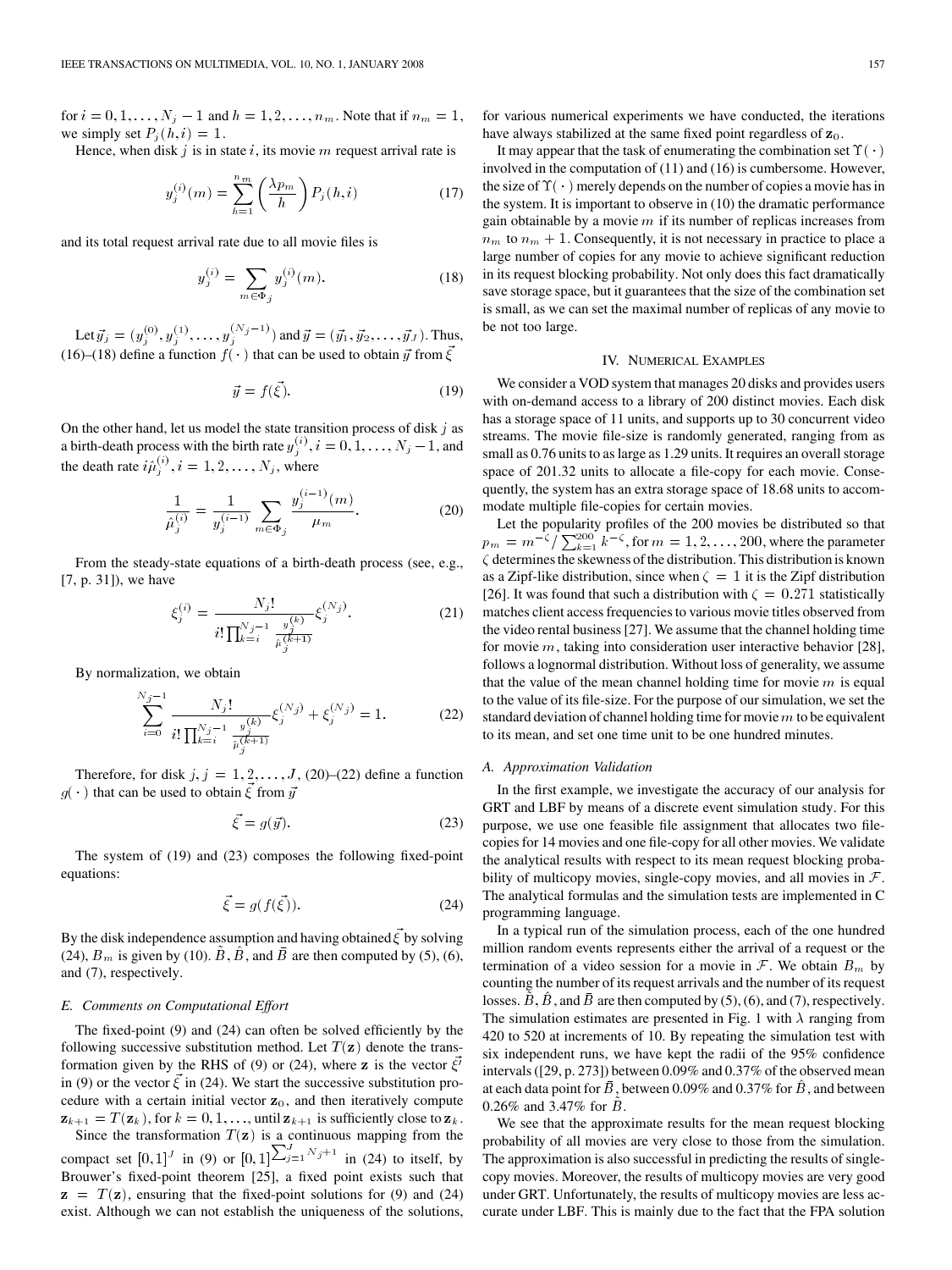

Fig. 1. Approximation validation.

TABLE II INTENSITY OF REDUNDANT ATTEMPTS MADE BY RRT

|                                                                 | $\parallel$ 420 430 440 450 460 470 480 490 500 510 520 |  |  |  |  |  |
|-----------------------------------------------------------------|---------------------------------------------------------|--|--|--|--|--|
| $(q_a-q_r)/q_r$ (%) 1.5 1.8 2.2 2.7 3.2 3.8 4.4 5.0 5.7 6.5 7.3 |                                                         |  |  |  |  |  |

of LBF involves state-dependent elements. Consequently, the two assumptions made by FPA in Section I-B tend to introduce more errors to the approximate solution of LBF than that of GRT. Nevertheless, this is less of a practical problem since in practice it is more realistic that we measure the performance of a VOD system using either the mean request blocking probability of all movies or the worst blocking performance of the system (usually experienced by requests for single-copy INTENSITY OF REDUNDANT ATTEMPTS MADE BY RRT<br>  $\frac{\lambda}{(q_a - q_r)/q_r}$  (%) 1.5 1.8 2.2 2.7 3.2 3.8 4.4 5.0 5.7 6.5 7.3<br>
of LBF involves state-dependent elements. Consequently, the two assumptions made by FPA in Section I-B tend t examples.

As a byproduct of the simulation study, we demonstrate the inefficiency of RRT in handling requests for multicopy movies. Let  $q_a$  count the number of random attempts for multicopy movies in RRT. Let  $q_r$ count the number of requests for multicopy movies. The performance metric used in Table II indicates the intensity of redundant attempts made by RRT. Even though there are only 14 multicopy movies in this example and all of them have merely two file-copies, the overhead due to the round trip signalling involved in the redundant attempts is quite significant. This is especially true under high traffic loads. We also compare the signalling overhead between the implementation of GRT and that of LBF. As we have discussed, both schemes require that the VOD scheduler collect certain state information from the disks. Results in Table III demonstrate that LBF entails considerably larger signalling overhead than GRT. For this particular example, the signalling overhead of GRT is less than 10% of that of LBF even at high traffic loads.

TABLE III SIGNALLING OVERHEAD OF GRT IN COMPARISON WITH LBF

| $\lambda$   420 430 440 450 460 470 480 490 500 510 520 |  |  |  |  |  |  |
|---------------------------------------------------------|--|--|--|--|--|--|
| Ratio (%) 2.2 2.6 3.1 3.7 4.3 5.0 5.7 6.4 7.3 8.1 9.0   |  |  |  |  |  |  |

TABLE IV FILE ASSIGNMENT QUALITY COMPARISON

| Cases          | SRT B    |                | $GRT \overline{B}$ |          |                | $LBF$ $B$  |          |                |
|----------------|----------|----------------|--------------------|----------|----------------|------------|----------|----------------|
|                | Analysis | Order          | Simulation         | Analysis | Order          | Simulation | Analysis | Order          |
| 1              | 0.01874  | 8              | 0.01650            | 0.01644  | 3              | 0.01017    | 0.00944  | 1              |
| $\overline{2}$ | 0.01860  | 7              | 0.01651            | 0.01650  | $\overline{4}$ | 0.01051    | 0.00979  | $\overline{2}$ |
| 3              | 0.01836  | 3              | 0.01636            | 0.01632  | 2              | 0.01062    | 0.00990  | 3              |
| $\overline{4}$ | 0.01816  | $\overline{c}$ | 0.01626            | 0.01621  | 1              | 0.01076    | 0.01020  | $\overline{4}$ |
| 5              | 0.01853  | 6              | 0.01674            | 0.01674  | 5              | 0.01159    | 0.01091  | 5              |
| 6              | 0.01877  | 9              | 0.01709            | 0.01707  | 8              | 0.01196    | 0.01122  | 6              |
| 7              | 0.01848  | 5              | 0.01697            | 0.01695  | 6              | 0.01242    | 0.01187  | 7              |
| 8              | 0.01846  | $\overline{4}$ | 0.01703            | 0.01703  | 7              | 0.01254    | 0.01207  | 8              |
| 9              | 0.01911  | 10             | 0.01760            | 0.01761  | 10             | 0.01282    | 0.01230  | 9              |
| 10             | 0.01780  | 1              | 0.01755            | 0.01756  | 9              | 0.01661    | 0.01661  | 10             |

## *B. Applications of the Models*

In the second example, we investigate if the proposed analytical solutions are applicable to the task of file assignment optimization in a VOD system. From the large space of feasible file assignments for the test system, we further present the results of nine file assignments for comparison in Table IV with the one studied in the first example. We consider these different cases because their blocking probabilities are